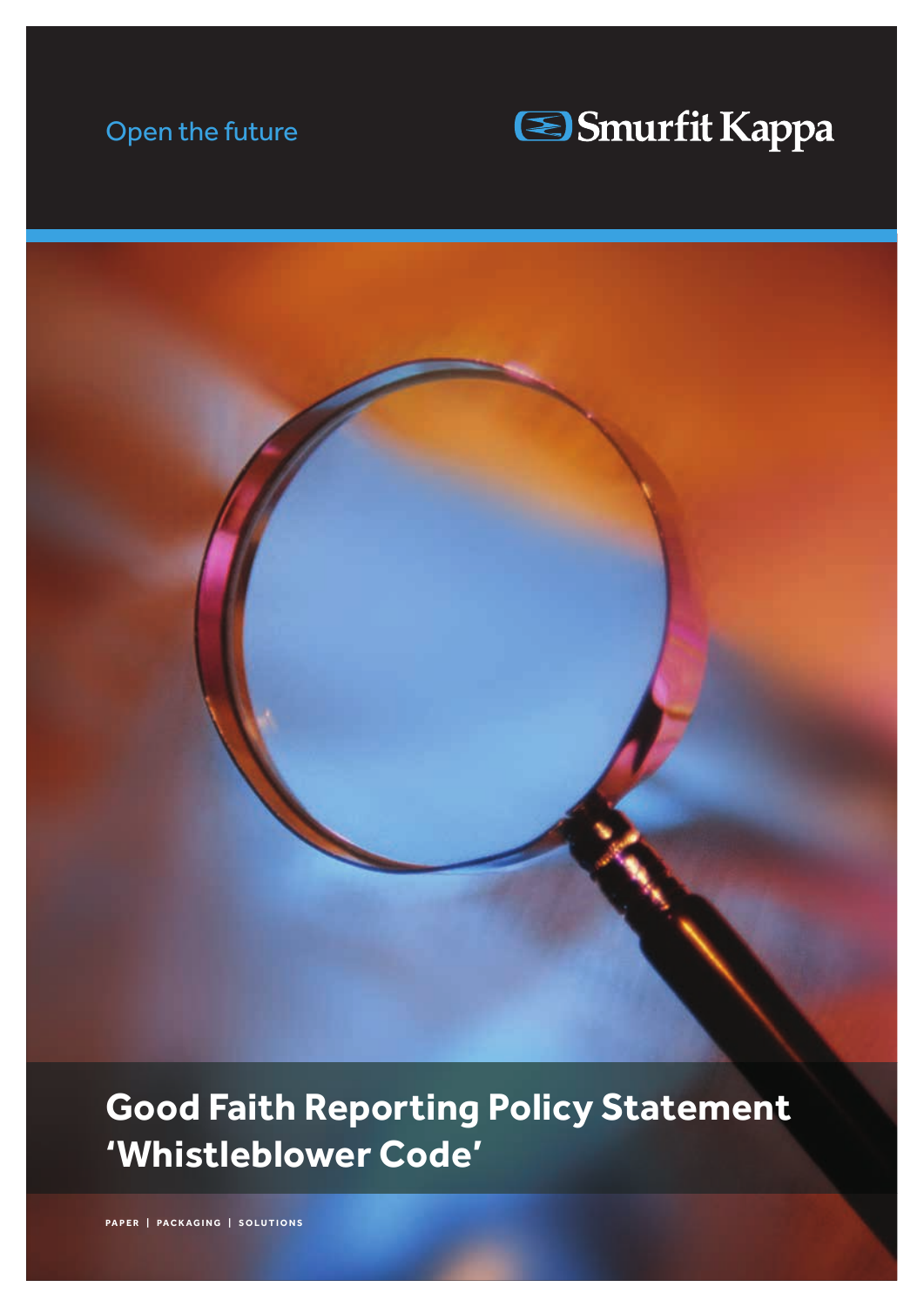## Good Faith Reporting Policy Statement

#### Introduction

Smurfit Kappa Group (The "Group") is committed to maintaining compliance with all applicable laws and regulations, accounting standards, accounting controls and audit practices. Any Group employee may submit a good faith complaint or concern regarding accounting or auditing matters including, but not limited to matters as to financial presentation and communications with internal and external auditors.

This policy is designed to ensure employees have the opportunity to report wrongdoing or potential wrongdoing and, provided they are acting in good faith, they have a right not to suffer any detriment by virtue of having made a report.

However, the code does not give any person reporting a wrongdoing protection from disciplinary action should they be a party to the wrongdoing or if they are deemed to have benefited from the wrongdoing either currently or at some point in the past.

#### Scope

The policy applies equally to all employees of the Smurfit Kappa Group.

For the purposes of this policy employees means all persons employed by any member of the Group on foot of a contract of employment, whether permanent, part time or fixed term.

A Good Faith Report of Wrongdoing (a "Report") is a report, made in good faith, of information which, in the reasonable belief of the employee making the Report is true and tends to show that one or more of the following (an "lmproper Action") has been committed, is being committed, or is likely to be committed:

- $\blacksquare$  A criminal offence (such as fraud or theft);
- **n** A breach of any legal obligations (such as failure to comply with competition legislation);
- **n** Breaches of the Group Code of Conduct or any other Group code or policy;
- **n** Breach of systems or codes of practice which may be applicable in particular business units;
- **n** Any fraud or deliberate error in preparing, evaluating, reviewing or auditing any financial statement;
- **n** Any fraud or deliberate error in recording or maintaining of financial records;
- $\blacksquare$  Any deficiencies in or lack of compliance with internal accounting controls;
- **n** Any misrepresentation or false statement regarding a matter contained in or affecting any financial record, financial report or audit report;
- $\blacksquare$  Deliberate concealment relating to any of the above.

The Improper Action may have occurred in the past, be currently occurring or be likely to occur. Reports should be made as promptly as practicable. No employee will suffer any victimisation or detriment for making a Report provided the Report is made in good faith and where the employee concerned reasonably believes that the information disclosed and any allegation contained in the Report are substantially true.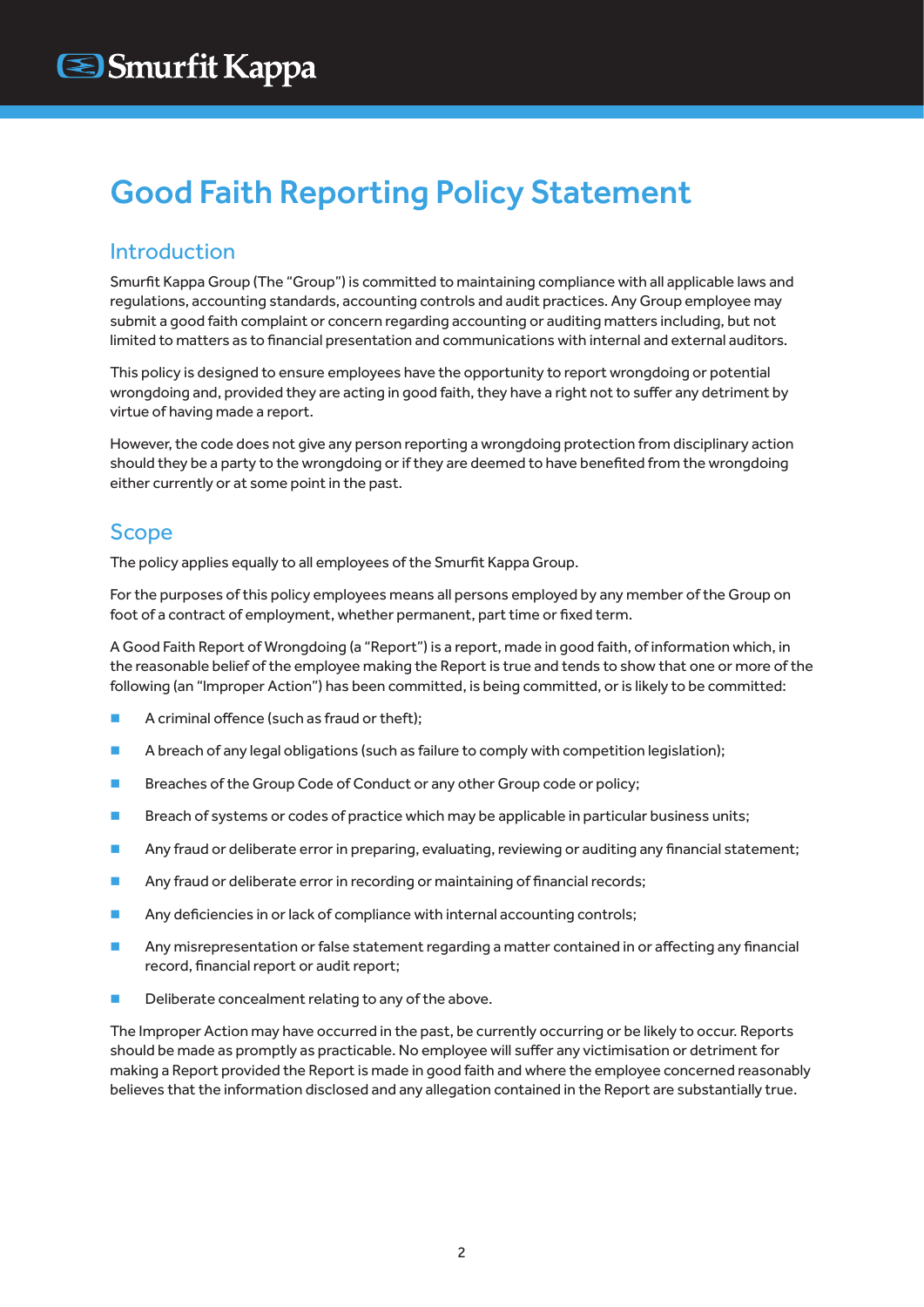Employee concerns will be treated seriously and each case will be considered on its own facts. To the fullest extent practicable, Reports and any subsequent investigation will be treated in confidence. However, in certain circumstances, employees should be aware that disclosure to third parties may be required by legislation, a governmental body or agency, a regulatory Code of Conduct or by a Court or Tribunal. In some cases, employees may be called upon by a Court or other Tribunal to give evidence regarding the subject matter of the Report. In such circumstances, reasonable support (which may include legal advice) will be provided to the employee.

If any Report is made in bad faith, for instance maliciously, in order to cause disruption within the Group, or contains information that the person making the report does not believe is substantially true, or if the disclosure is made for personal gain, such report may be treated as the basis for a disciplinary matter under the Group's Disciplinary Procedures.

#### Procedures for good faith reporting

If an employee wishes to make a Report internally the following process should be followed:

A Report may be submitted in writing, using electronic or regular mail, by telephone or personal visit to the Group Compliance Manager or to the person's own manager. If a Report is submitted to the person's manager the Report must then be submitted to the Group Compliance Manager by such manager. All reported cases will be logged to ensure appropriate retention in accordance with the Group's records retention policy.

The Group Compliance Manager will discuss such Reports with the Audit Committee, Group General Counsel, the Vice President of Internal Audit or the Group Secretary or such other officers and employees of the Group and third parties as are deemed as appropriate and arrange for such investigation as may be necessary to be undertaken.

Group management shall be responsible for the handling of complaints and shall report to the Audit committee the actions taken or to be taken.

External investigation may be undertaken or external advisers consulted in circumstances where it is deemed appropriate. In some cases the receipt of the Report will trigger an obligation on the part of the Group to report the matter to external Regulatory Authorities.

In the event that the employee who has brought a complaint is not satisfied with the resolution of the complaint or concern, the Group Compliance Manager shall refer further handling of the complaint or concern to the Chair of the Company's Audit Committee and so advise the employee.